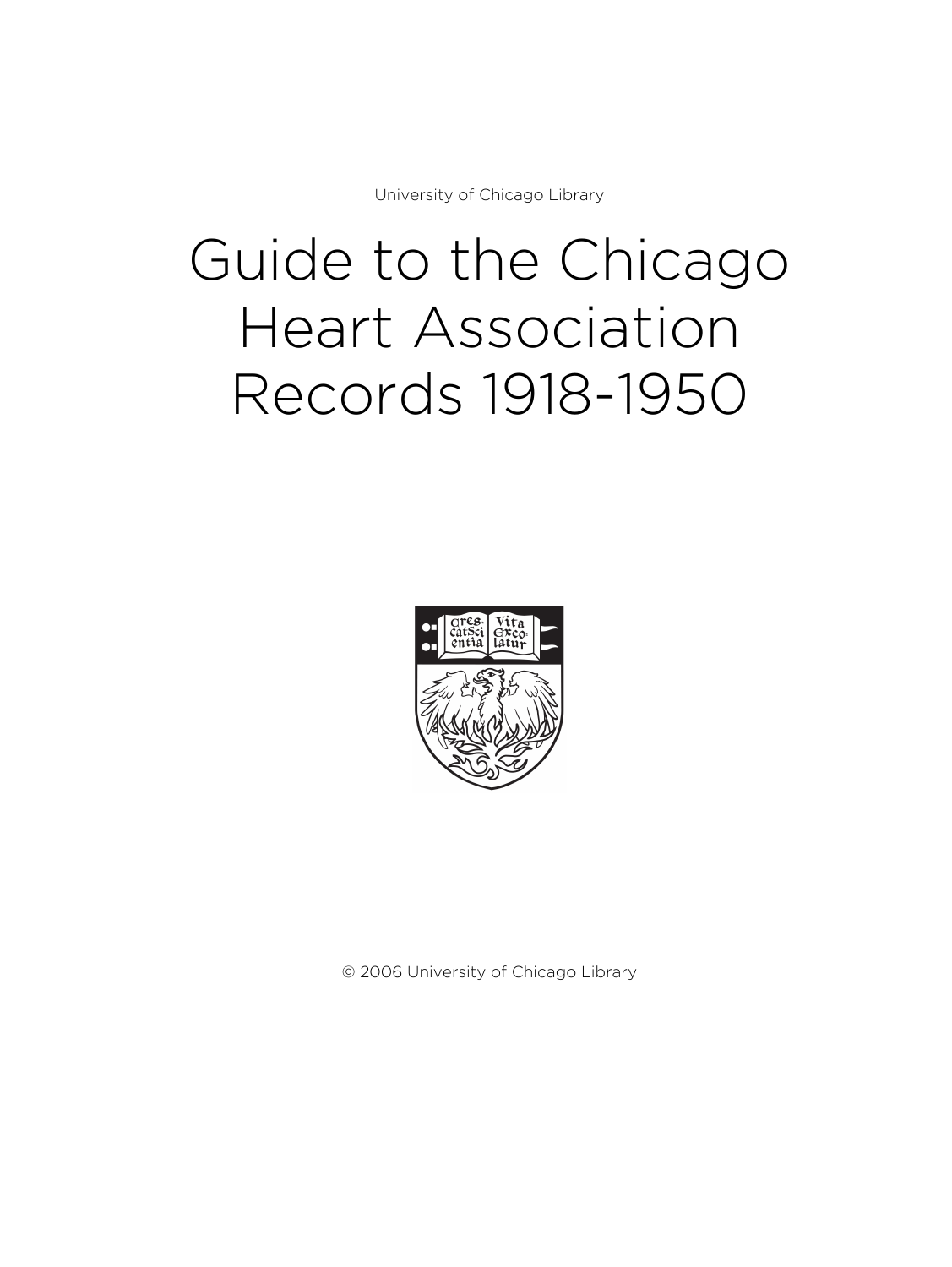# **Table of Contents**

| Acknowledgments                      |  |
|--------------------------------------|--|
| Descriptive Summary                  |  |
| Information on Use                   |  |
| Access                               |  |
| Citation                             |  |
| <b>Historical Note</b>               |  |
| Scope Note                           |  |
| <b>Related Resources</b>             |  |
| Subject Headings                     |  |
| <b>INVENTORY</b>                     |  |
| Series 1: General Files              |  |
| Series II: Typescripts and Offprints |  |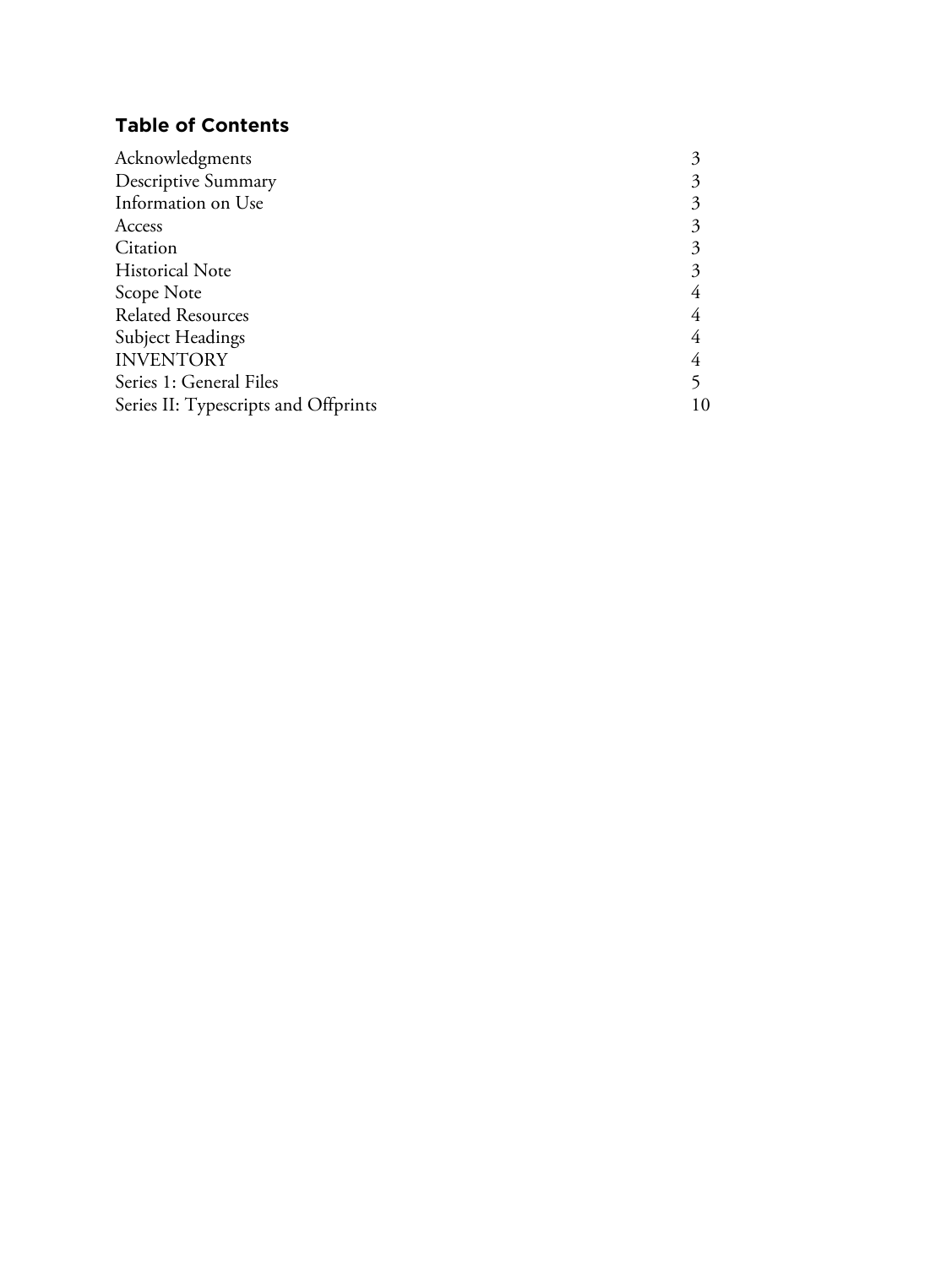## **Descriptive Summary**

| <b>Identifier</b> | <b>ICU.SPCL.CHA</b>                                                                                                                                                                                                                                                                                                                                                                                                                                                                                                                                                                                                                                                                                                                            |
|-------------------|------------------------------------------------------------------------------------------------------------------------------------------------------------------------------------------------------------------------------------------------------------------------------------------------------------------------------------------------------------------------------------------------------------------------------------------------------------------------------------------------------------------------------------------------------------------------------------------------------------------------------------------------------------------------------------------------------------------------------------------------|
| <b>Title</b>      | Chicago Heart Association. Records                                                                                                                                                                                                                                                                                                                                                                                                                                                                                                                                                                                                                                                                                                             |
| Date              | 1918-1950                                                                                                                                                                                                                                                                                                                                                                                                                                                                                                                                                                                                                                                                                                                                      |
| <b>Size</b>       | 3 linear feet (6 boxes)                                                                                                                                                                                                                                                                                                                                                                                                                                                                                                                                                                                                                                                                                                                        |
| <b>Repository</b> | Special Collections Research Center, University of Chicago Library<br>1100 East 57th Street<br>Chicago, Illinois 60637 U.S.A.                                                                                                                                                                                                                                                                                                                                                                                                                                                                                                                                                                                                                  |
| <b>Abstract</b>   | The Chicago Heart Association Records comprise three linear feet of<br>files containing mainly off-prints, typescripts and pamphlets collected<br>by the Association for distribution to the public. Some correspondence<br>is also included. The material essentially deals with the topics of heart<br>disease, convalescence, rheumatic fever, and vivisection. Also contains<br>administrative correspondence of Gertrude Howe Britton, founding member<br>and first Executive Director of the Asociation, to various individuals and<br>organizations; and correspondence of Ruth Pierce McEldowney, Britton's<br>successor. Correspondents include Alice Mary Dickerson, Katherine<br>Hufangel, A.C. Ivy, Alexander Ropchan, and others. |

# **Acknowledgments**

## **Information on Use**

## **Access**

No restrictions.

## **Citation**

When quoting material from this collection, the preferred citation is: Chicago Heart Association. Records, [Box #, Folder #], Special Collections Research Center, University of Chicago Library

# **Historical Note**

The Chicago Heart Association was founded by James B. Herrick, M.D., who served as its first president. Originally known as the Chicago Association for the Prevention and Relief of Heart Disease, the association held its first formal meeting on April 7, 1922, after preliminary organizational work that had begun in 1921. Modeled on the New York Association for the Prevention and Relief of Heart Disease, it had a three-fold objective: the education of doctors and the general public; the coordination of community organizations dealing with heart disease; and the promotion of research on heart disease, especially as it relates to public health.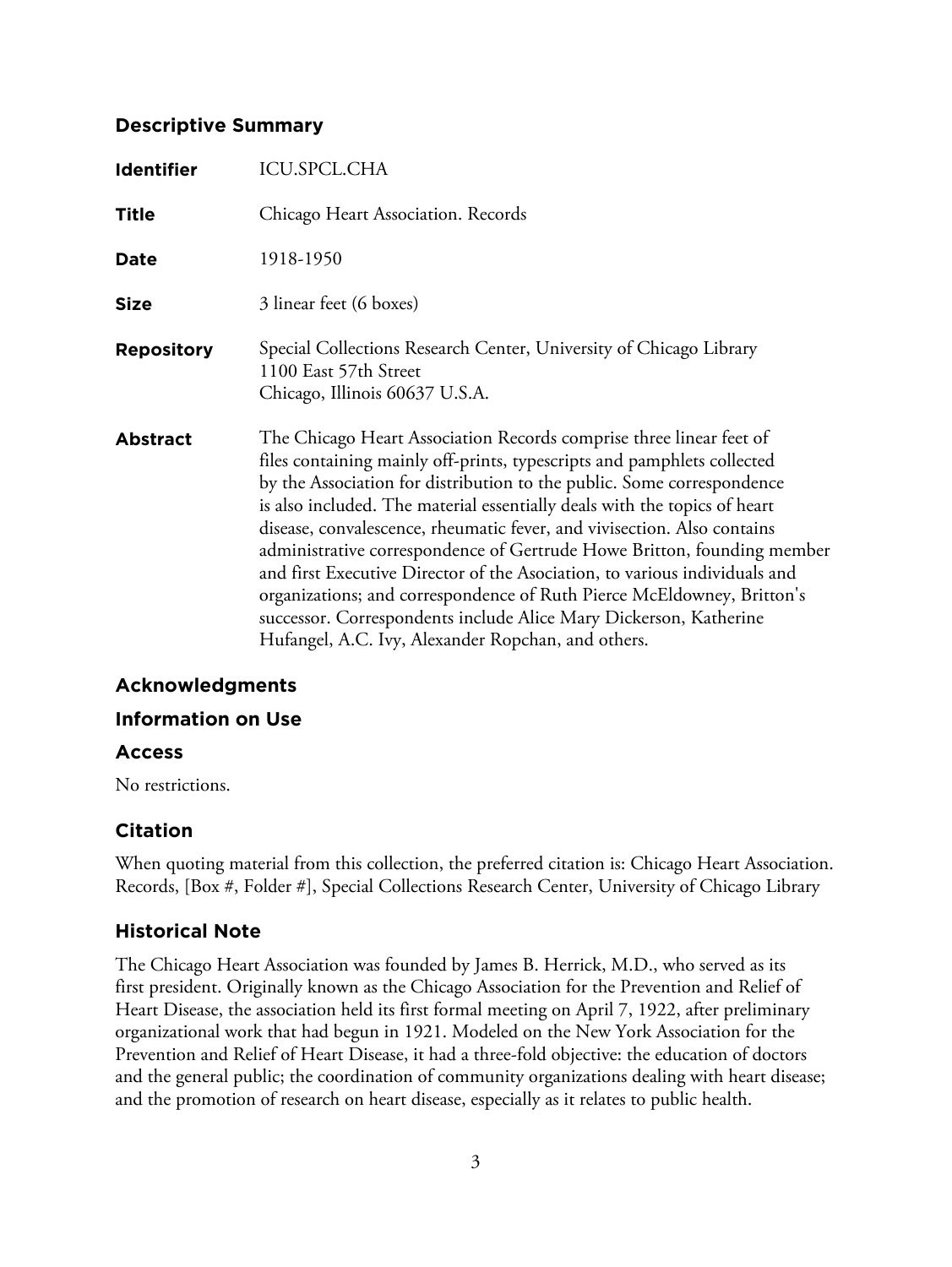The organization held its first annual meeting in 1924, and in 1925 changed its name to the Chicago Heart Association. It played an active role in the American Heart Association and also sponsored the reorganization of the formerly dissolved Illinois Heart Association in 1944.

# **Scope Note**

The collection is divided into two series.

Series 1: General Files, is comprised of off-prints and other publicly disseminated material as well as administrative correspondence, primarily that of Gertrude Howe Britton, a founding member of the Chicago Heart Association and its first executive director, and Ruth Pierce McEldowney, Britton's successor in 1937. The original organizational scheme of the files has been retained along with the individual file names.

The Chicago Heart Association's early concentration on heart disease, rheumatic fever, convalescent care, the place of the cardiac patient in industry, and actual job placement of patients is represented by internally-produced documents as well as publications of other organizations, such as the Metropolitan Life Company. Some of the materials, therefore, predate the Association's founding in 1922. Also included in this series are off-prints, typescripts, and correspondence concerning the negative implications for heart research in which the proposed outlawing of vivisection by city ordinance would result).

The second series includes material not fully incorporated into the Association's files, though it deals with essentially the same topics as the general files. These manuscripts have been organized alphabetically by author.

# **Related Resources**

The following related resources are located in the Department of Special Collections:

http://www.lib.uchicago.edu/e/spcl/select.html

# **Subject Headings**

- Britton, Gertrude Howe
- Dickerson, Alice Cora, 1908-
- Hufangel, Katherine
- Ivy, A. C. (Andrew Conway), 1893-
- McEldowney, Ruth Pierce
- Ropchan, Alexander
- Chicago Heart Association
- Medicine -- Societies, etc.
- Public health
- Convalescence
- Heart -- Diseases

## **INVENTORY**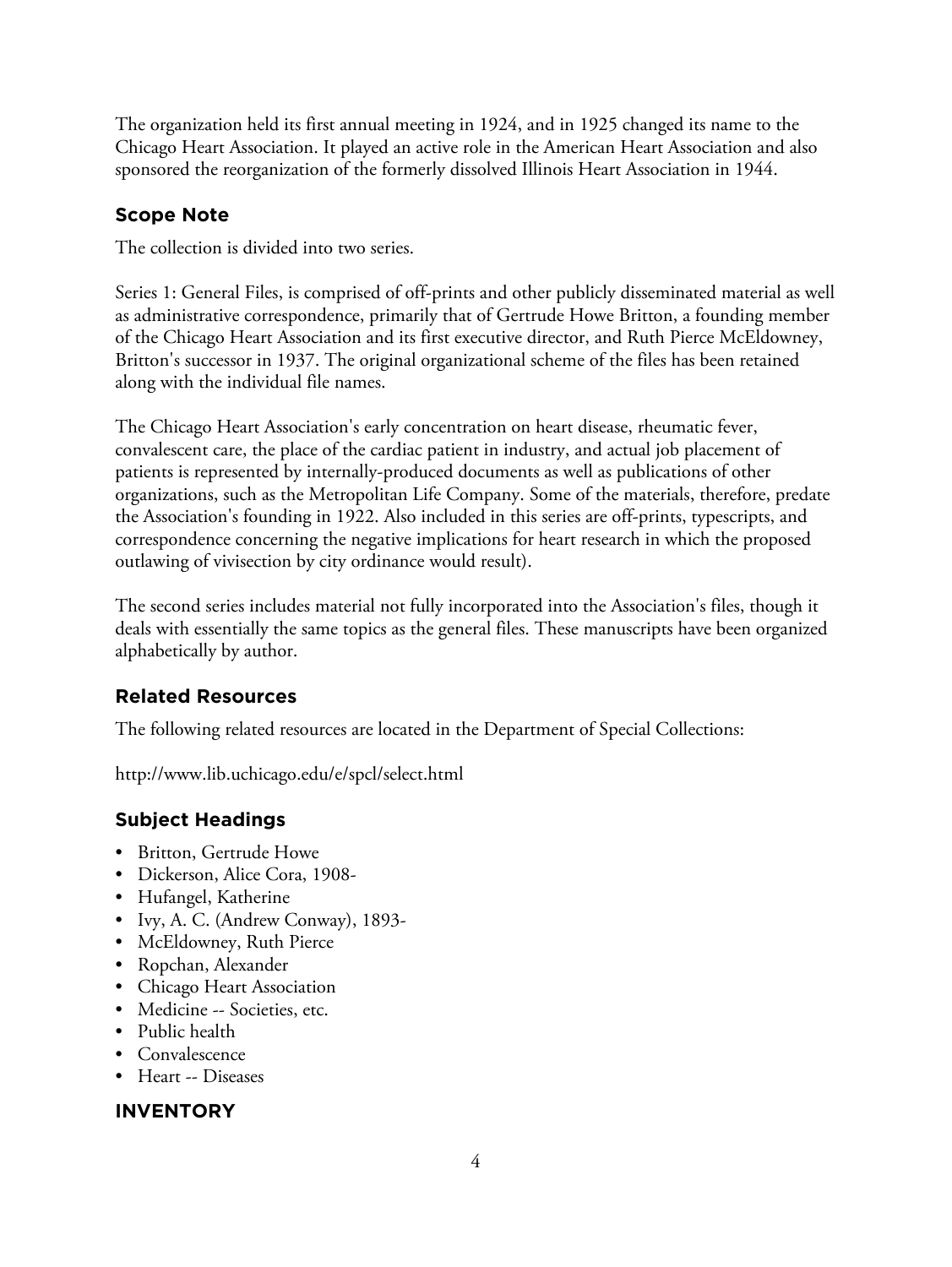## **Series 1: General Files**

# **Box 1**

## **Folder 1**

Cardiac clinics. Loose-leaf folder containing directory to clinics in Chicago and convalescent homes and summer camps in the Chicago area

## **Box 1**

## **Folder 2**

Chicago Heart Association: Dentistry. Typescript information on dental clinics serving cardiac and tuberculosis patients; newsletter

# **Box 1**

# **Folder 3**

Chicago Heart Association: Occupations for cardiacs. Three typescript copies of 1936 report

## **Box 1**

## **Folder 4**

Convalescence, Chicago. Folder, offprints, directory

# **Box 1**

## **Folder 5**

Convalescence, Children. Offprints

## **Box 1**

## **Folder 6**

Convalescence, Committee for Jewish Convalescent Service,

- Rose B. Kobak, Chicago, to Ruth McEldowney, Chicago, April 25, 1938. TLS, 1 p.
- Chicago, July 11, 1938. TLS, 1 p.
- Typescript statement of Committee's "General policy"

## **Box 1**

## **Folder 7**

Convalescence, Directories. Four directories of homes in U.S.

## **Box 1**

## **Folder 8**

Convalescence, General. Offprints

## **Box 1**

# **Folder 9**

Convalescence, La Loma Feliz. Flyer

# **Box 1**

## **Folder 10**

Convalescence, National Children's Cardiac Home. Flyer and correspondence

- Charles S. Tobin, Miami to Chicago Heart Association, Chicago, Sept. 10, 1940. TLS, 1 p.
- Charles S. Tobin, Miami to Chicago Heart Association, Chicago, Feb. 4, 1944. TLS, 1 p.
- Jessie O. Marcus, Miami, to Chicago Heart Association, Chicago, April 6, 1945. TLS, 1 p.
- R.P.M. to Mrs. L. Marcus, Miami, May 3, 1945. TL, 1 p.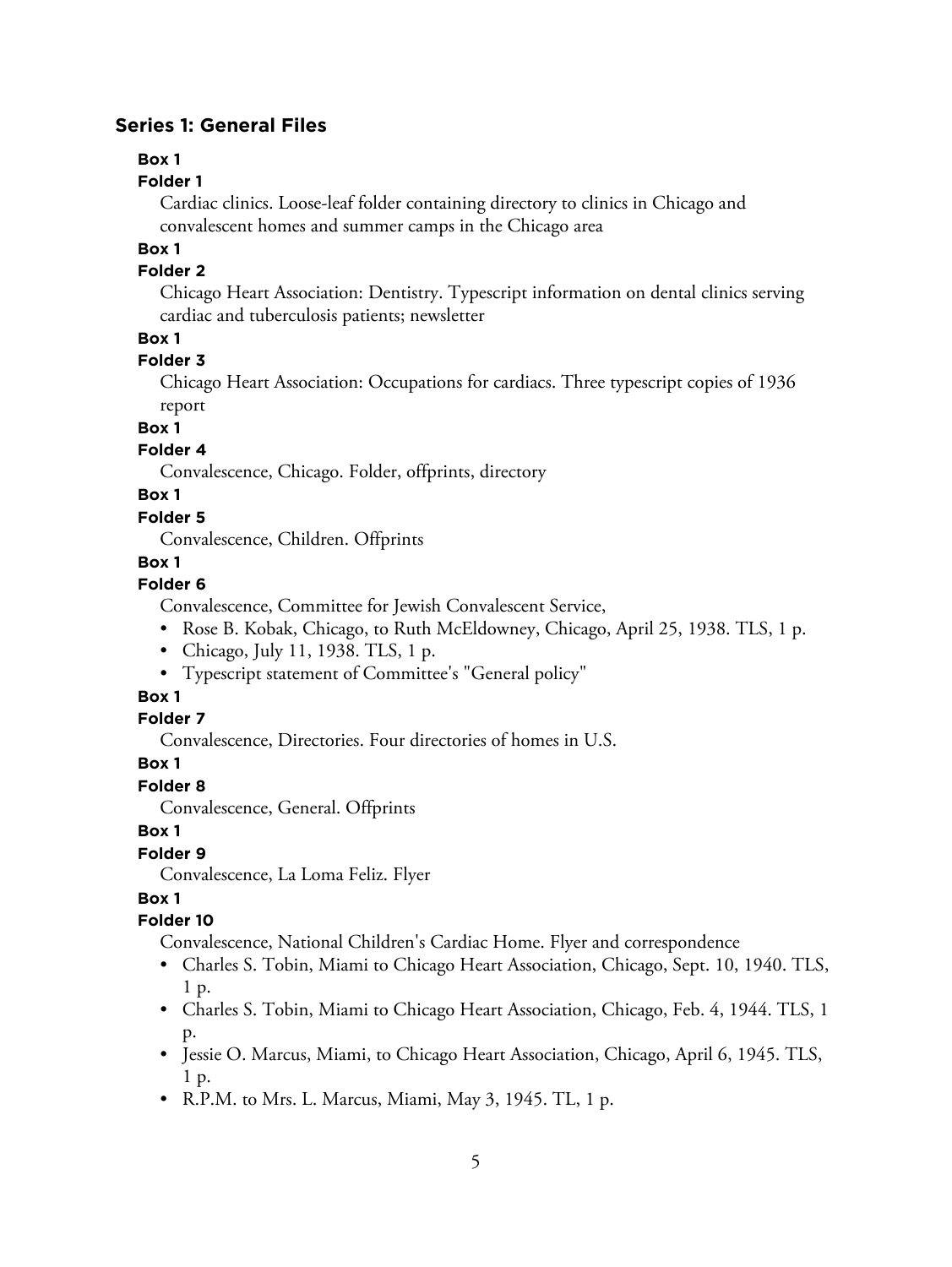- Katherine Hufnagel, Chicago, to Chicago Public Health Housing Service (n.d.). ALS, 1 p.
- R.P.M. to Katherine Hufnagel, Chicago, Oct. 17, 1945. TLS, 1 p.
- ? to Dr. Louis Katz, Chicago, May 2, 1946. TL, 1 p.
- ? to Dr. H. M. Marvin, New York, May 6, 1946. TL, 1 p.
- David D. Rutstein to Sidney Strauss, Chicago, May 11, 1946. TLS, 1 p. and carbon copy Margaret Matheson, New York, to Ruth Pierce
- McEldowney, Chicago, Nov. 4, 1946. TLS, 1 p.

# **Box 1**

# **Folder 11**

Convalescence, Presbyterian Home. "Rules of Administration" and correspondence

• R. P. M. to War Production Board, Washington, August 11, 1943. TL, 1 p. (2 copies)

# **Box 1**

# **Folder 12**

Convalescence, Rest Haven, Chicago. Form for social history correspondence

- Gertrude Howe Britton, Chicago to Mrs. Cannon, Chicago, Nov. 23, 1936. TLS, 1 p.
- R.P.M. to Mrs. Malvine Cannon, Chicago, Oct. 26, 1946. TL, 1 p.
- Alexander Ropchan, Chicago, to Ruth Pierce McEldowney, Chicago, April 9, 1945. TLS, 1 p.
- S. S. to Alexander Ropchan, Chicago, May 12, 1945. TL, 1 p.

# **Box 1**

# **Folder 13**

Convalescence, Ridge Farm Preventorium. Miscellaneous documents and correspondence

- Zoe Harpster, Chicago, to Gertrude Howe Britton, Jan. 4, 1932. TLS, 1 p.
- Gertrude Howe Britton, Chicago, to Ann Stansburg, Deerfield, Nov. 23, 1936. TLS, 1 p.
- Dorothy Martin, Highland Park, to Mrs. McEldowney, May 26, 1944. PCS
- Alice Mary Dickerson, to Mrs. McEldowney, Oct. 18 1944. TLS, 1 p.
- R. P. M. to Dorothy Martin, Deerfield, June 15, 1945. TL, 1 p.

# **Box 1**

# **Folder 14**

Convalescence, Rheumatic fever. Offprints

# **Box 1**

# **Folder 15**

Convalescence, St. Francis Hospital. Pamphlet

# **Box 1**

# **Folder 16**

Convalescence, St. Francis Sanitorium. Offprints and brochures

# **Box 1**

# **Folder 17**

Convalescence, Standards. Offprints, proposals for standards

# **Box 1**

# **Folder 18**

Convalescent homes: Reports

## **Box 2**

## **Folder 1**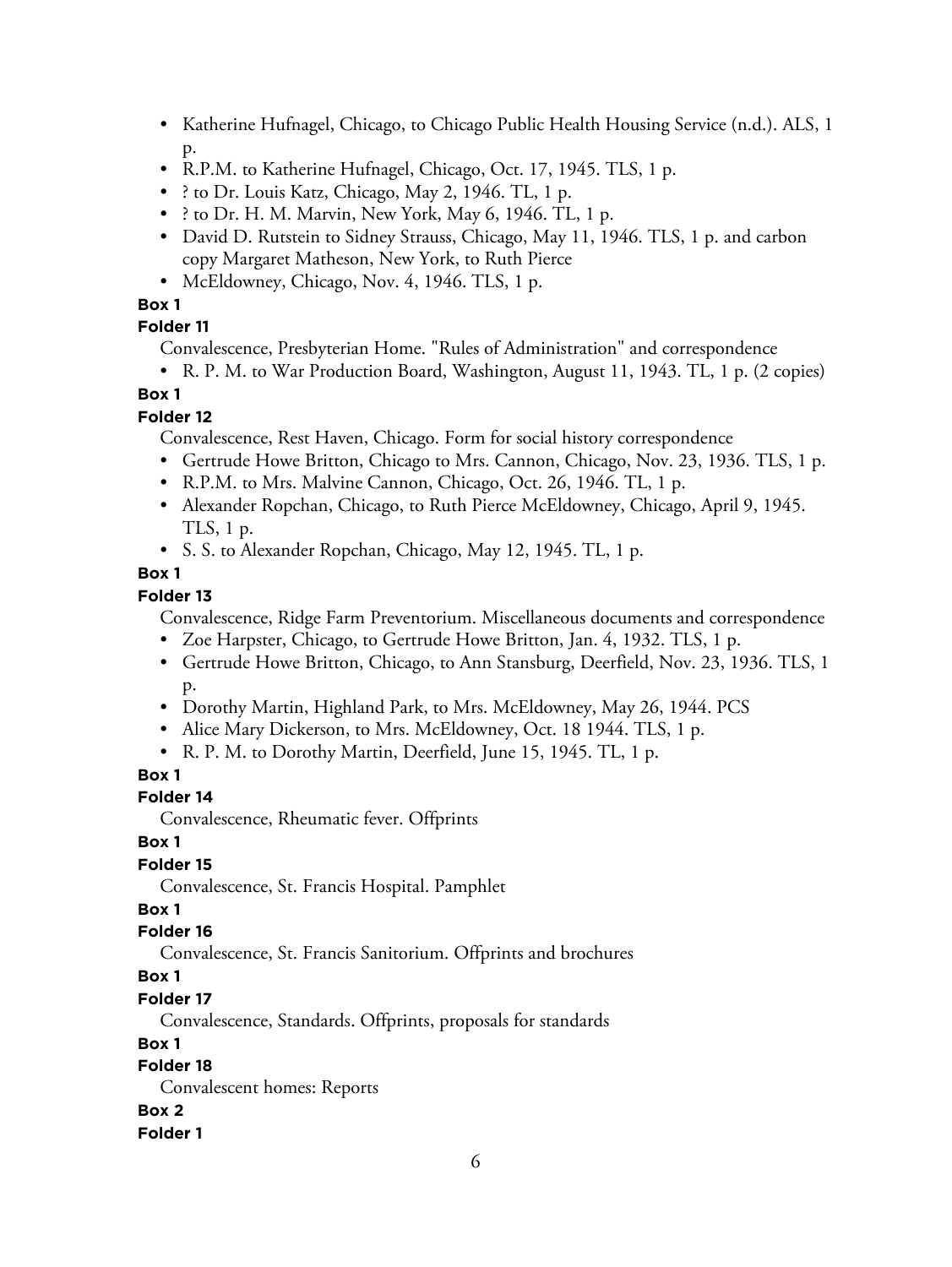Heart Disease, Bibliographies. Offprints and correspondence

• Louis N. Katz, Chicago, to "Doctor," March 1, 1946. TLS, 1 p., with enclosure

• Louis N. Katz, June 20, 1946. TLS, 1 p., with enclosure

#### **Box 2**

#### **Folder 2**

Heart Disease, Cardiac clinics -- General. Offprints, clinic record forms

# **Box 2**

## **Folder 3**

Heart Disease, Cardiac clinics -- General, Chicago. Directories, offprints, typescript copy of paper by Herrick and W. Hamburger

#### **Box 2**

#### **Folder 4**

Heart Disease, Clinics -- AHA forms. Offprints and clinic forms

#### **Box 2**

#### **Folder 5**

Heart Disease, Commercial appliances. Brochures

#### **Box 2**

#### **Folder 6**

Heart Disease, Dental. Offprints

## **Box 2**

## **Folder 7**

Heart Disease, Diet. Offprint and typescript paper

## **Box 2**

#### **Folder 8**

Heart Disease, Exercises. Offprints, typescript recommendations

#### **Box 2**

#### **Folder 9**

Heart Disease, Geriatrics. Offprints

#### **Box 2**

#### **Folder 10**

Heart Disease, Illustrations. Charts, offprints, posters

#### **Box 2**

#### **Folder 11**

Heart Disease, Lay -- Children. Offprints

#### **Box 2**

#### **Folder 12**

Heart Disease, Lay -- General. Offprints and flyers

#### **Box 2**

#### **Folder 13**

Heart Disease, Lay -- Popular literature. Offprints and flyers

## **Box 2**

#### **Folder 14**

Heart Disease, Lecture material. Offprints

#### **Box 3**

#### **Folder 1**

Heart Disease, Occupations and employment. Newsclippings, offprints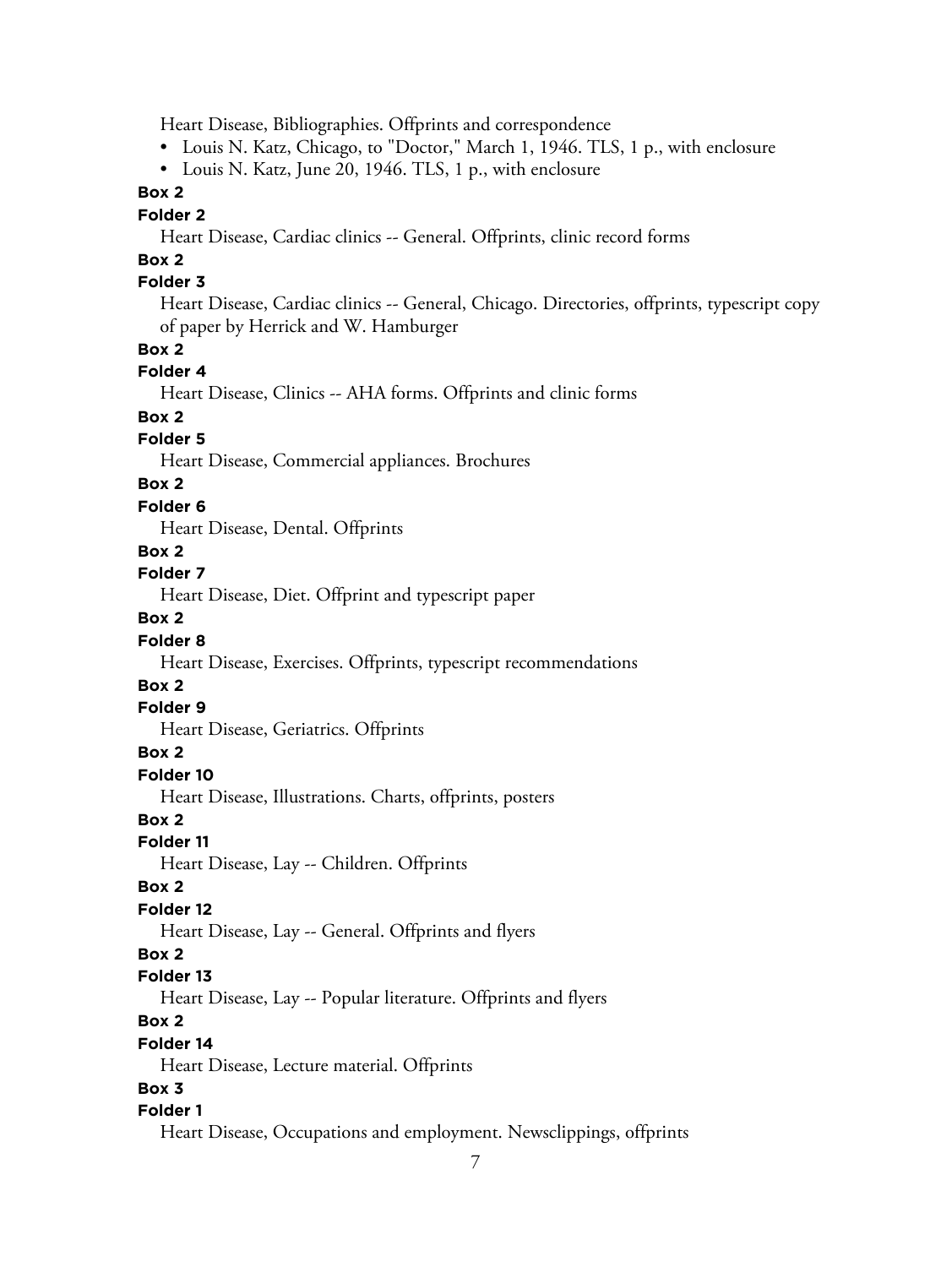#### **Box 3**

#### **Folder 2**

Heart Disease, Occupations and employment. Offprints and studies

## **Box 3**

## **Folder 3**

Heart Disease, Prevention. Offprints and typescript testimony

## **Box 3**

# **Folder 4**

Heart Disease, Professional, Angina Pectoris. Offprints

# **Box 3**

## **Folder 5**

Heart Disease, Professional, Blood pressure. Offprints and correspondence

- Louis N. Katz, Chicago, to Mrs. R. P. McEldowney, Chicago, Sept. 10, 1947. TLS, 1 p. with enclosed brochure
- George E. Wakerlin, Chicago, to Dr. G. K. Fenn, Chicago, Jan. 14, 1949. TLS, 1 p., with enclosure

## **Box 3**

## **Folder 6**

Heart Disease, Professional, Children. Offprints, flyer

## **Box 3**

**Folder 7**

Heart Disease, Professional, Classification. Offprints, pamphlets, typescripts

## **Box 3**

## **Folder 8**

Heart Disease, Professional, Coronary. Typescript, offprints

## **Box 3**

## **Folder 9**

Heart Disease, Professional, Cortisone. Offprint

## **Box 3**

## **Folder 10**

Heart Disease, Professional, E.K.G. Offprints

## **Box 3**

## **Folder 11**

Heart Disease, Professional, General. Offprints

## **Box 3**

## **Folder 12**

Heart Disease, Professional, General. Brochure, symposium proceedings, correspondence

• Emmet B. Bay, Chicago, to Dr. G. K. Fenn, Chicago, Jan. 20, 1949. TLS, 1 p., with enclosure

# **Box 3**

## **Folder 13**

Heart Disease, Professional, Marriage and pregnancy. Newsclipping, offprints

## **Box 4**

## **Folder 1**

Heart Disease, Professional, Peripheral vascular. Offprint

## **Box 4**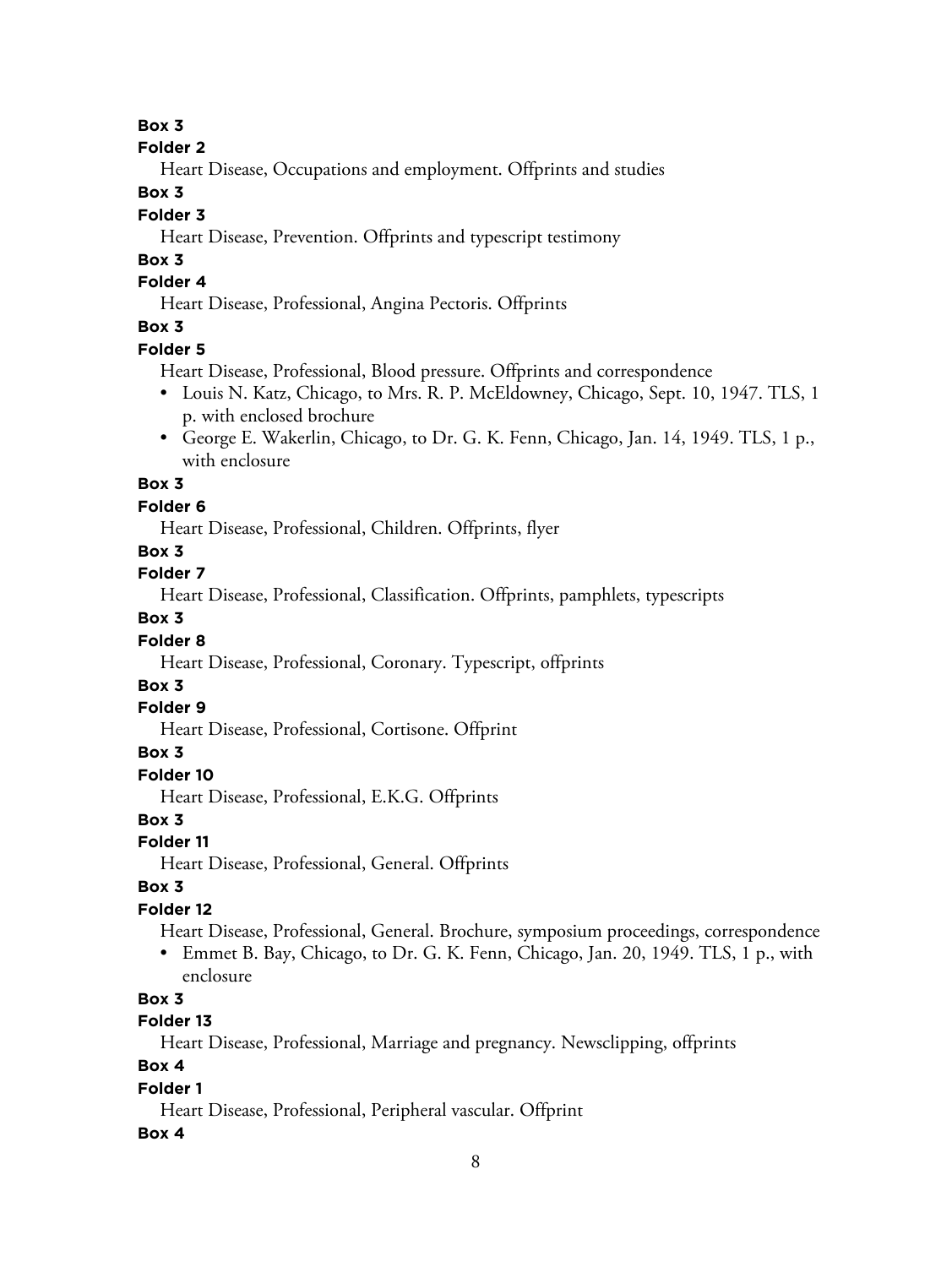9 **Folder 2** Heart Disease, Professional, Rheumatic fever. Offprints, brochure **Box 4 Folder 3** Heart Disease, Professional, Rheumatic fever-chorea. Offprints **Box 4 Folder 4** Heart Disease, Professional, Rheumatic fever, diagnosis. Offprints, brochure, Labor Department typescript **Box 4 Folder 5** Heart Disease, Professional, Rheumatic fever-etiology. Offprints **Box 4 Folder 6** Heart Disease, Professional, Rheumatic fever-public health. Offprints, pamphlets **Box 4 Folder 7** Heart Disease, Professional, Rheumatic fever-studies. Offprints **Box 4 Folder 8** Heart Disease, Professional, Surgery. Offprints **Box 4 Folder 9** Heart Disease, Public health problem. Offprints **Box 4 Folder 10** Heart Disease, Social Aspects. Patient reports **Box 4 Folder 11** Heart Disease, Social aspects, continued. Offprints, typescript paper **Box 4 Folder 12-13** Heart Disease, Statistics. Offprints **Box 5 Folder 1** Heart Disease, Symposiums. Offprints **Box 5 Folder 2** Heart Disease, Vocational guidance. Offprints, typescripts **Box 5 Folder 3** Heart Disease, USES Service. Offprint, Labor Department typescript **Box 5 Folder 4** Lists of educational material -- Professional. Lists, form to request information **Box 5**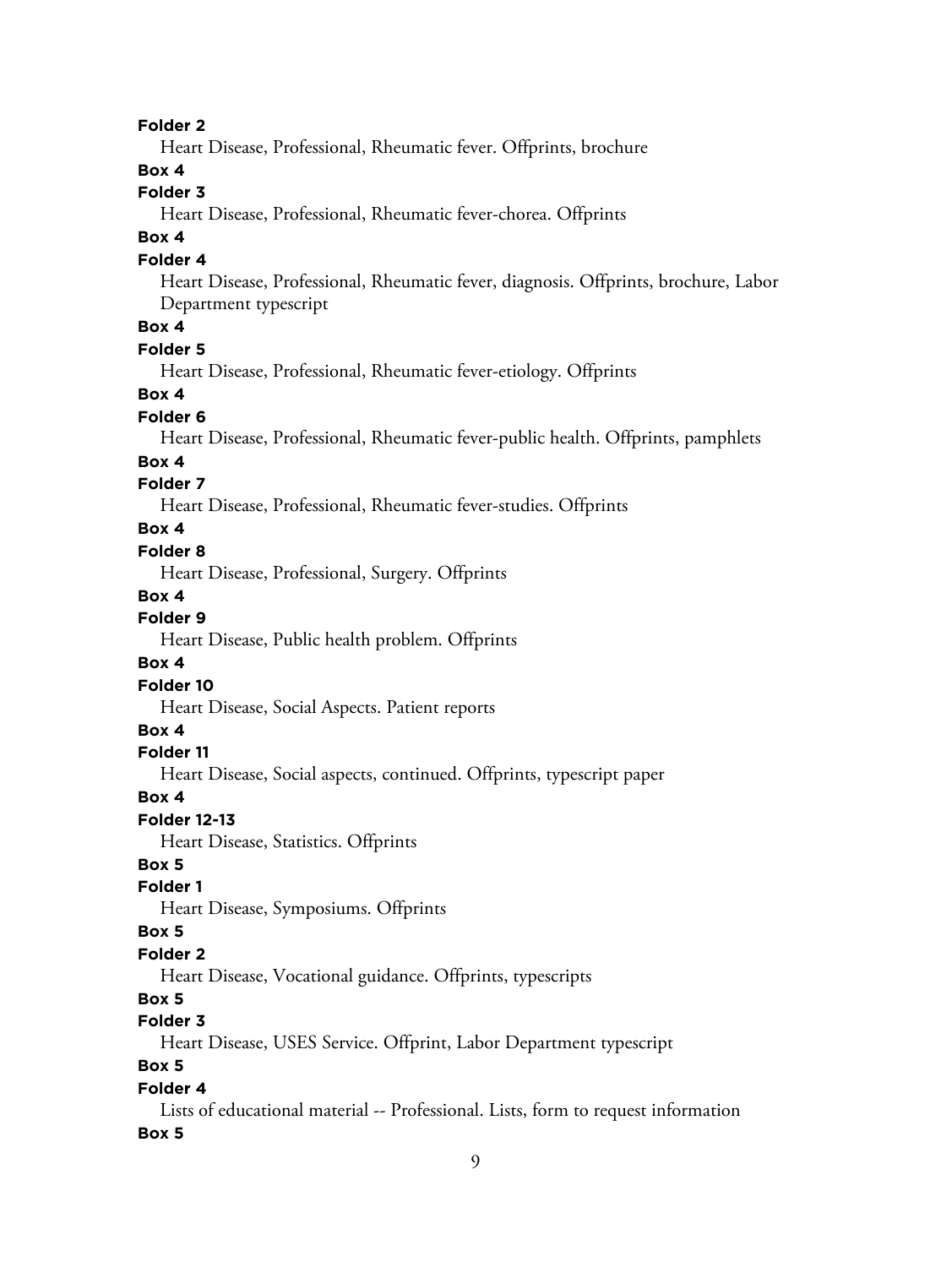#### **Folder 5**

Lists of educational material -- Lay. Offprint, lists, autograph notes

## **Box 5**

#### **Folder 6**

Rheumatic fever, Childrens' bureau. Pamphlets, offprints, slide list

#### **Box 5**

#### **Folder 7**

Rheumatic fever, Community. Offprints, newsclippings

## **Box 5**

## **Folder 8**

Rheumatic fever, Lay instructions for parents. Typescripts, offprints

## **Box 5**

## **Folder 9**

Rheumatic fever, Lay pamphlets. Offprints, pamphlets

## **Box 5**

## **Folder 10**

Rheumatic fever, Nursing. Offprints and flyer

## **Box 5**

## **Folder 11**

Rheumatic fever, Lecture material. Offprints, typescript address

## **Box 5**

## **Folder 12**

Rheumatic fever, Paul Dudley White, M.D.: Articles. Offprints

## **Box 5**

## **Folder 13**

Vivisection, Offprints, postcard, typescripts and correspondence

- A. C. Ivy, Chicago, to "Representative," April 6, 1931. TL, 2 p.
- N. C. Gilbert, Chicago, to Mrs. Gertrude Howe Britton, Chicago, April 9, 1931. TLS, 1p.
- Gertrude Howe Britton, Chicago, to Judiciary committee, April 13, 1931. TL, 2 p.
- A. C. Ivy, Chicago, to Mrs. Gertrude Howe Britton, Chicago, April 17, 1931. TLS, 1 p.
- Gertrude Howe Britton, Chicago, to Chicago City Council, November 3, 1931. TLS, 2p.
- A. C. Ivy, Chicago, to Mrs. Gertrude Howe Britton, Chicago, November 19, 1931. TLS, 1 p. with enclosure
- John J. Grealis, Chicago, to Sidney Strauss, Chicago, January 12, 1935. TLS, 1 p.
- Joseph C. Ross, Chicago, to Sidney Strauss, Chicago, January 12, 1935. TLS, 1 p.
- William A. Rowan, Chicago, to Sidney Strauss, Chicago, January 14, 1935. TLS, 1 p.
- R. C. O'Neill, Chicago, to Sidney Strauss, Chicago, January 17, 1935. TLS, 1 p.
- Leo M. Lyons and Alexander Ropchan, Chicago, to Illinois Humane Society, Chicago, August 25, 1944. TL, 1 p.
- R.P.M. to Italo Volini, Chicago, September 5, 1944. TL, 1 p. with enclosures

# **Series II: Typescripts and Offprints**

**Box 5**